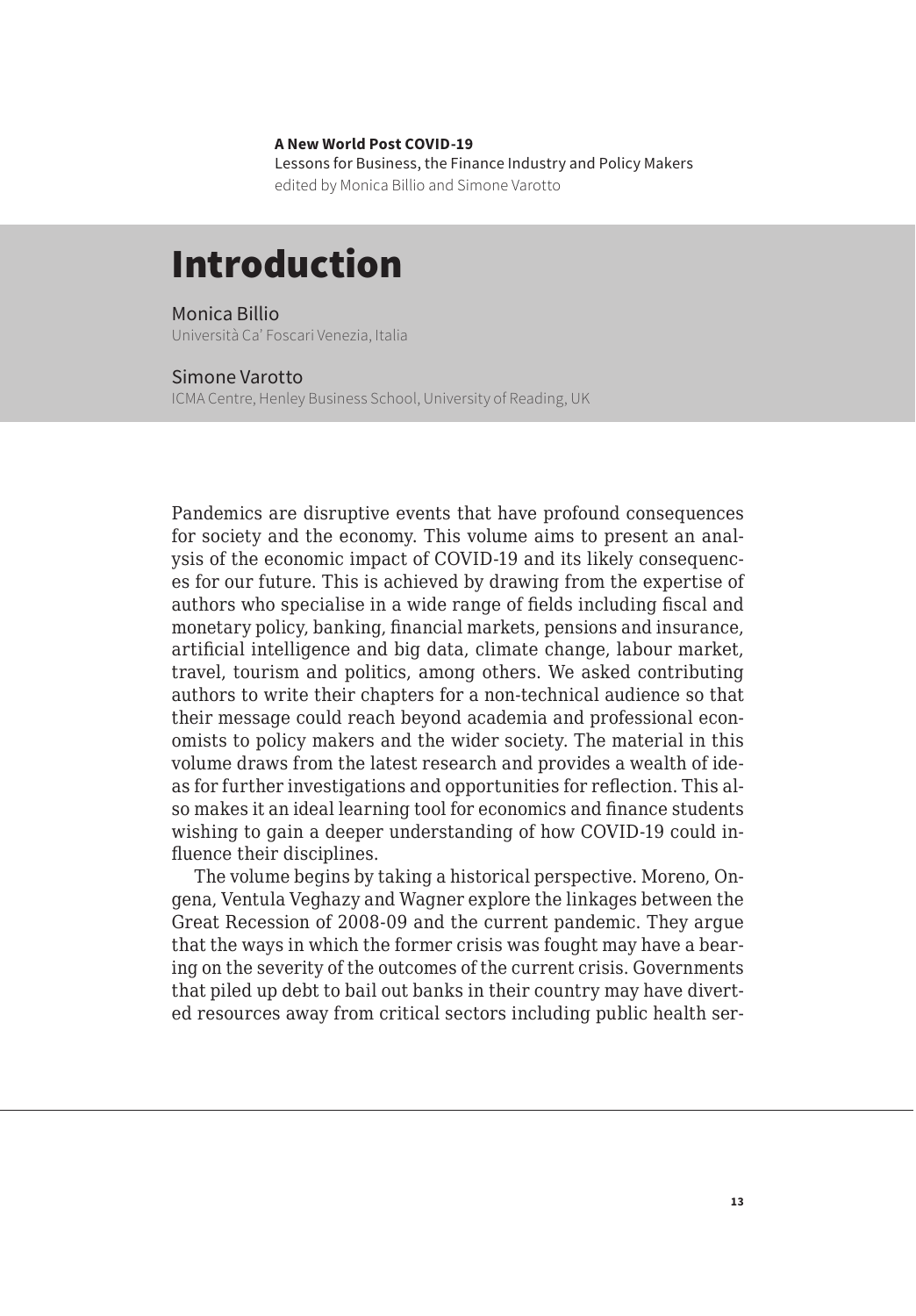vices. This in turn may have curtailed the ability of those countries to contain the spread of the virus and offer adequate health treatment to the sick. Similarly, job losses following the Great Recession, especially among young people (e.g. in Italy and Spain) may have created a greater incentive for younger generations to live at home with their parents. Such proximity between younger and older people, with the latter more vulnerable to the infection, may have led to higher mortality rates during the pandemic. Finally, forbearing bank supervisors that have allowed banks to keep in their balance sheet 'zombie' firms following the last crisis may have created the pre-conditions for government funding to fall in the 'wrong hands' of failing companies, rather than healthy ones, during the current crisis.

Historical comparisons are further stretched back by Bell, Lacey and Prescott who look at the lessons from the Black Death of 1348- 51, which may still be relevant today. They argue that restricting freedom of movement, especially if protracted in time, can generate resentment and lead to social unrest and political turmoil. Events in fourteenth century England suggest that governments need to act quickly to address social injustice when social tension is high because of a pandemic. History also teaches us that psychological reactions of crisis-affected masses may lead to nationalistic tendencies. This is further explored by Halikiopoulou who focuses on the rise of populism in Europe. The author distinguishes between countries already dominated by populist movements and those where populists are in opposition parties. A pandemic, and the resulting economic crisis, may create an opportunity for populists in opposition to gain more support from the voters that are worst affected by the economic downturn. A likely consequence of 'my-country-first' policies, which can find quick appeal in periods of economic and health crises, is protectionism. Laker identifies clear signs of protectionist trends emerging from the pandemic and warns that these can have disproportionate consequences for developing economies as they are more dependent on imports for critical medical supplies and their population's basic needs.

The UK experience during the First and Second World Wars as well as the Great Recession is examined by Scott to shed light on the fiscal implications of COVID-19 and the likely consequences for British taxpayers. He argues that the austerity measures that could follow fiscal expansion during the current pandemic would be misguided. Past events suggest that fiscal austerity may have the unintended consequence of slowing economic growth and generating mass unemployment, while a less fiscally conservative approach would lead to a stronger and sustainable recovery.

Busetto, Dufour and Varotto extend the fiscal policy analysis to continental Europe. They show that pre-existing debt levels influence governments' ability to sustain their pandemic-hit economies. Ger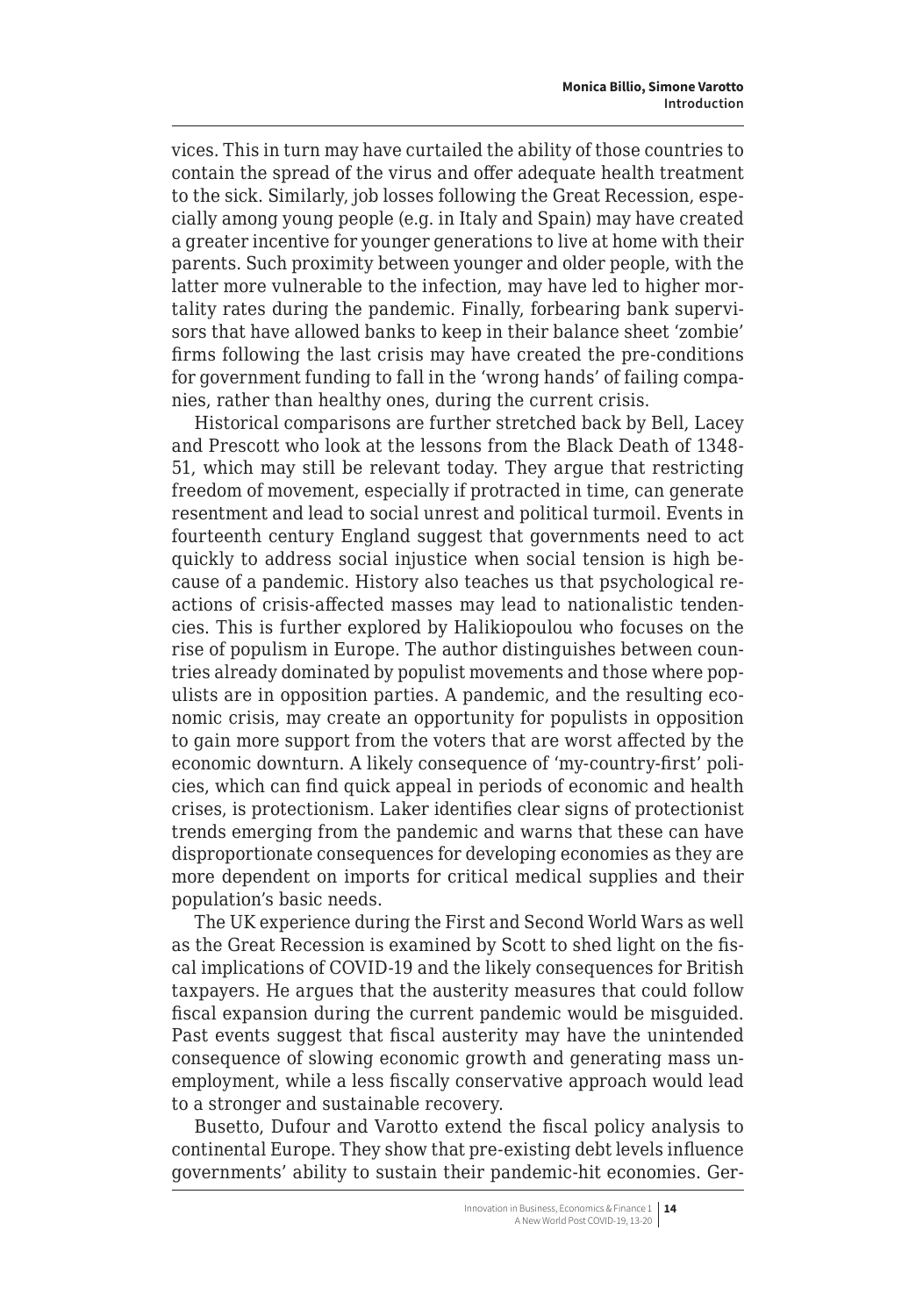many's relatively low debt-to-GDP ratio has helped it to implement a 'fiscal bazooka' to protect its economy without paying the price of a substantially higher cost of borrowing. Italy, on the other hand, with a more contained fiscal expansion, is expected to experience a more punitive increase of its borrowing costs. This, in turn, would have a further negative impact on its already anaemic growth prospects.

Financing costs in European countries are also explored by Billio, Costola, Mazzari and Pelizzon who look at the repo market. Specifically, they focus on the effect on repo rates of monetary policy announcements made by the European Central Bank (ECB) during the pandemic. They find that countries in Europe's periphery, e.g. Italy and Spain, may be highly dependent on the ECB support to keep their repo rates in line with those of other countries. An announcement made by the ECB that it would not intervene to support countries with higher sovereign risk was sufficient to generate a substantial divergence of their repo rates from those of low risk countries. A subsequent ECB announcement which clarified that the Central Bank would indeed support weaker economies caused an immediate realignment of the repo rates. This highlights the critical role that monetary policy can have to contain the effect of the pandemic on financial markets.

The connection between sovereign risk and bank risk has become more evident since the European sovereign debt crisis. Andries, Ongena and Sprincean observe that such connection and feedback loop have become stronger during the pandemic but are not as important as they were during the sovereign crisis. This is partly the result of stricter bank regulation that has made banks better able to withstand periods of instability. Lazar and Zhang examine in detail some aspects of the new bank rules and conclude that they might lead to banks overestimating risk and keeping higher than needed equity capital levels, which are sub-optimal.

Stock markets reacted strongly to the spread of COVID-19. Ramelli and Wagner analyse the stock performance across 90 countries in different phases of the crisis: incubation, outbreak, fever and recovery. They find highly levered companies to be the ones with a more volatile behaviour, which confirms the role of debt in amplifying economic shocks and uncertainty. Worryingly, corporate debt levels have increased since the start of the pandemic, which may contribute to further market instability in case of future outbreaks of the virus. This has reawakened the debate about whether corporations should still be incentivised to pile up debt through the tax deductibility of interest payments.<sup>1</sup> The authors also perform an industry analysis that

<sup>1</sup> See *Financial Times* article "Should We End the Tax Deductibility of Business Interest Payments?". 22 July 2020. [https://www.ft.com/content/426c1465-9561-4300-](https://www.ft.com/content/426c1465-9561-4300-8d3e-2430e4124c93) [8d3e-2430e4124c93](https://www.ft.com/content/426c1465-9561-4300-8d3e-2430e4124c93).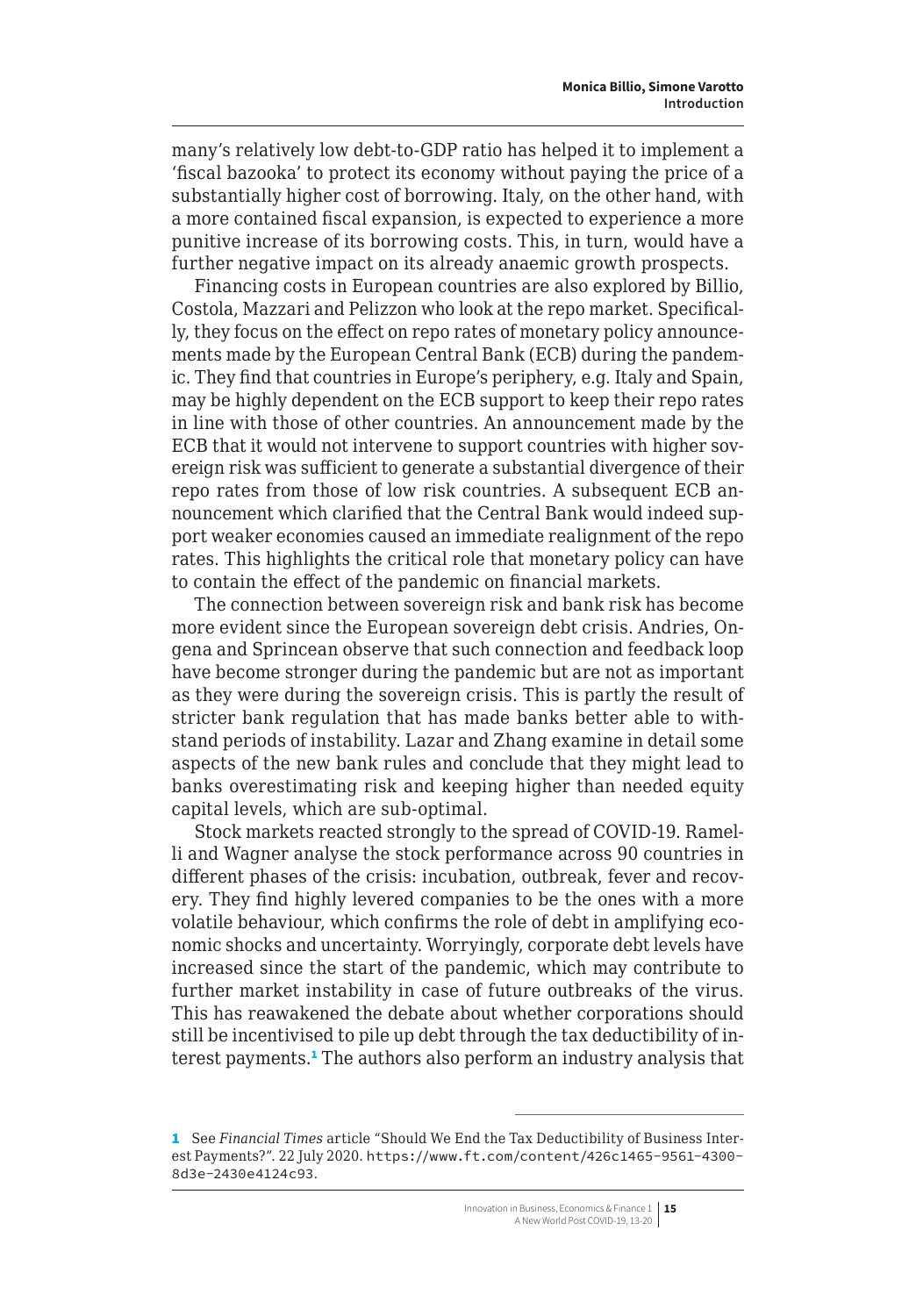reveals how energy firms, banks, consumer services and the transportation sector were the worst affected by the crisis. Dufour breaks down these effects at the country level for the US and the UK and observes similar patterns. Banks are badly affected as loan defaults are expected to rise and low interest rates compress banks' profit margins. Regulatory restrictions on banks' dividend payouts have put further downward pressure on bank stocks. Energy firms and, particularly, oil companies have suffered from the largest contraction in demand ever recorded. Kalyuzhnova and Lee explain that this, combined with persistent excess supply, produced a 'perfect storm' for the industry. Furthermore, demand may not go back to pre-pandemic levels for some time. This may be caused by lower oil consumption resulting from, among other factors, changes in people's attitude towards air travel and companies embracing more extensively working-from-home practices and virtual meetings instead of international corporate travels. An obvious casualty of travel restrictions following COVID-19 lockdowns worldwide is tourism. Palmer considers the short-term and long-term consequences of the pandemic on consumer behaviour. He argues that lifting restrictions will not automatically reset the clock back to pre-pandemic times. The lockdowns are likely to make tourists more prudent when planning their holidays, at least in the short term. But in the long run the sector is likely to recover thanks to its capacity to reinvent itself as it did repeatedly in the past.

Travel restrictions have also had profound consequences for the real estate sector. In addition, Mattarocci and Roberti argue that the residential and commercial real estate markets in Europe were also impacted by site-visit limitations, the lower disposable income of householders and falling revenues of commercial tenants. The authors suggest that householders may seek bigger dwellings in the future to be able to work from home more comfortably. The preferred relocation areas for households and offices could be outside city centres because of their greater affordability and their lower infection risk as they are less densely populated.

The insurance industry was also affected by the current pandemic. However, Ioannides explains that insurers and reinsurers are well capitalised to absorb the shock of this crisis, even though their losses so far have been substantial at US \$200 billion. Sutcliffe argues that the increased elderly mortality rates because of COVID-19 may benefit life insurers and defined benefit pension funds, but only in the short run unless there are further and extensive infection waves. He concludes that those who moved out of their defined benefit pensions or cashed in their defined contribution pensions during the pandemic, when asset prices were depressed, are losers from this crisis.

An obvious question for institutional investors and individuals is how to structure an investment portfolio in such a way that makes it resilient to pandemic risk. González, Jareño and Skinner explore this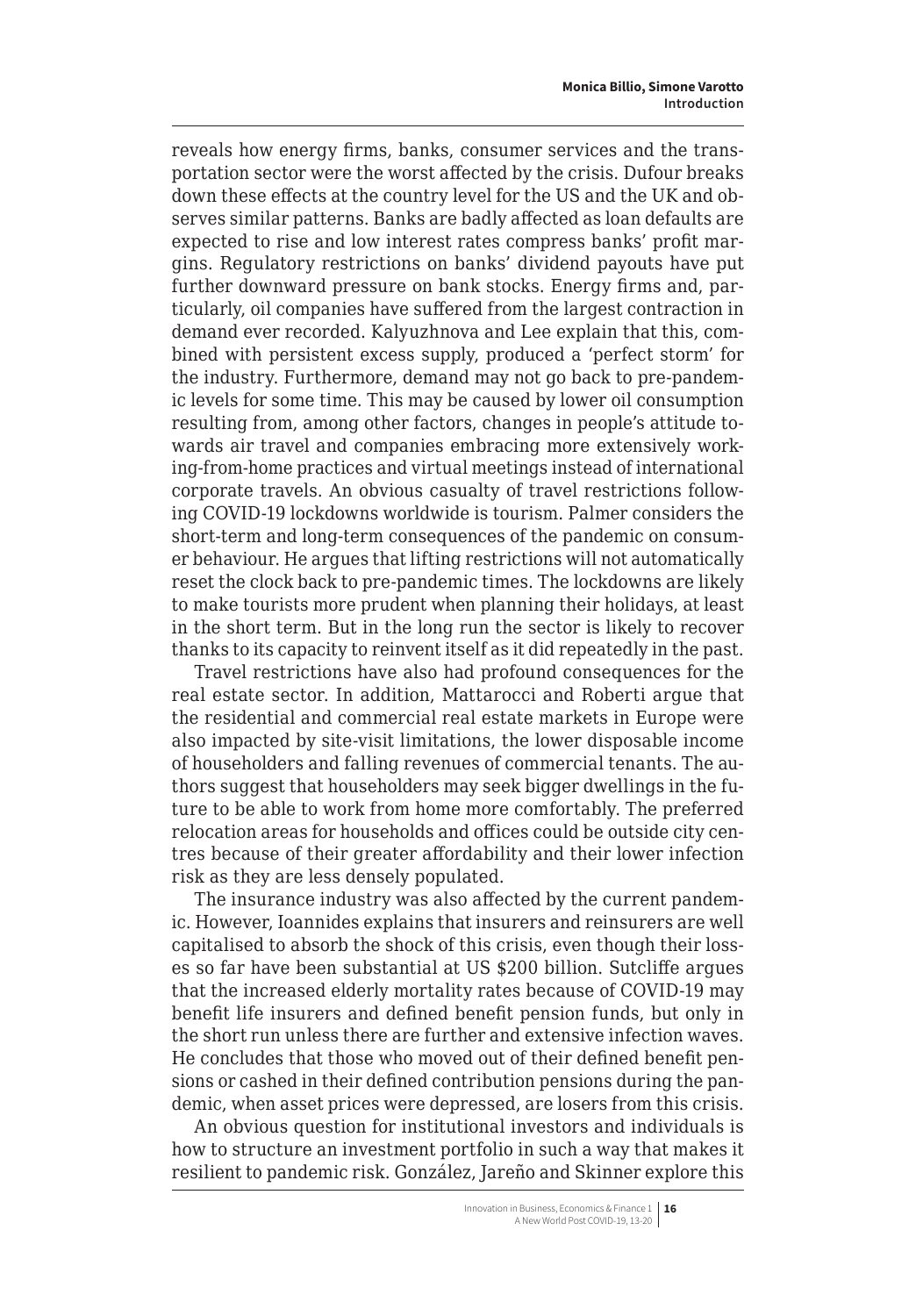question by investigating the risk reduction that may result by diversifying portfolios into cryptocurrencies. They conclude that some cryptocurrencies (Ethereum and Bfinance) have the potential to control risk, while others (Bitcoin, Litecoin and Tezos) are less effective in this respect. However, risk reduction comes at the cost of lower risk adjusted returns.

Social distancing has limited our ability to see family and friends and also to participate in leisure activities. Football fans across Europe have been prevented from attending live matches and the football industry has suffered financially as a result. Reade and Singleton point out that football's decision makers should rethink the allocation of resources within the industry to help it recover. Greater investment in women football, a small role for agents and perhaps state intervention could all contribute to resolving football's current and more long-standing issues.

Borri takes a close look at Italy, the first country to witness high infection rates in Europe. From a careful analysis of the measures taken in the country, which varied across cities and regions, he concludes that the Italian experience can be a useful case study for policy makers to assess the costs and benefits associated with different approaches to tackling future waves. Donadelli, Gufler and Castellini argue that COVID-19 containment measures were introduced with delay and were badly communicated by the Italian government. The resulting uncertainty had the strongest effect on the construction, education, manufacturing and hospitality sectors and may slow down their recovery phase.

Arundale and Mason examine the coronavirus crisis from the perspective of private equity (PE) and venture capital firms. Their assessment is that the inevitable short-term contraction in this industry's activity is likely to revert to pre-pandemic levels in the notso-distant future. The undervaluation of public companies may generate good opportunities for PE firms. However, start-ups may struggle to find funding in the current economic environment unless governments support their growth. Antypas predicts that PEs as well as hedge funds will be big players in the mergers and acquisitions market over the next few months. Before the pandemic, these firms had accumulated a lot of 'dry powder', that is capital available for investments. Furthermore, their long-term investment horizon makes them particularly attractive to distressed firms.

The drastic reduction in air travel and road congestion in cities around the world has undoubtedly had a positive impact on the environment with lower levels of pollution and  $CO<sub>2</sub>$  emissions. Battiston, Billio and Monasterolo review the fiscal and monetary policies in Europe and challenge their short-term objective of taking the economy back to 'business as usual'. Instead, the authors suggest that the adoption of longer term objectives aiming to an alignment with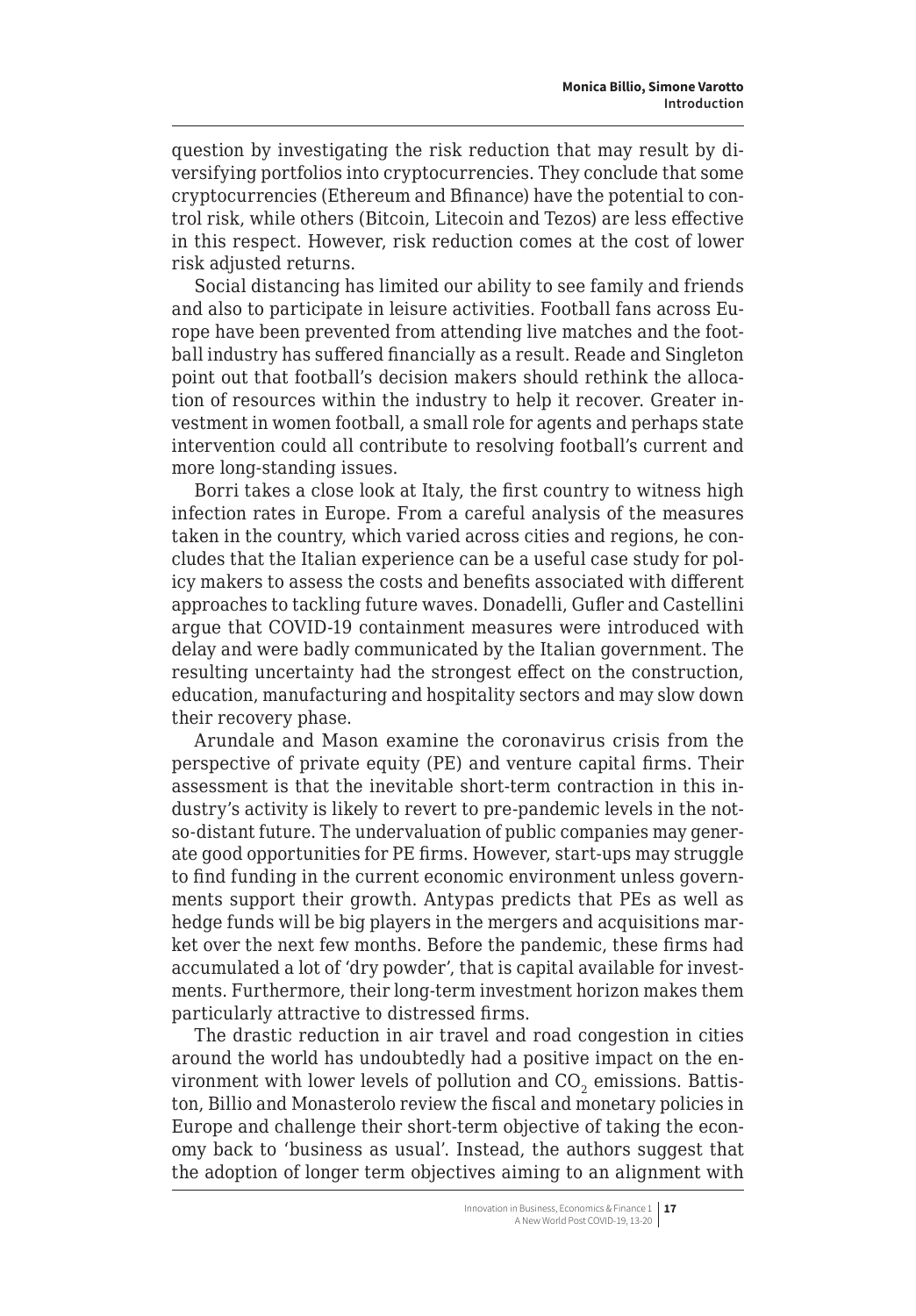the EU Green Deal and the EU corporate taxation policies would be more beneficial and as cost-effective. Indeed, the European Central Bank has recently taken a pro-environmental stance that is in line with the authors' proposed policy response.<sup>2</sup> Bardsley also proposes that central banks should support an environmentally friendly recovery. But, he points out that this should not be done through bond purchases in the secondary market, which are "regressive and strategically blind". Instead, he favours an open monetisation of public sector borrowing and discusses different ways in which this could be implemented.

Unemployment has risen dramatically during the pandemic. Razzu examines the pandemic consequences for the labour market in the UK with a focus on gender inequality. His analysis of recent studies and the data available so far reveals that unemployment has increased more for low paid jobs and in sectors such as retail, accommodation and food services where women are more likely to be over-represented. He also finds that, because of school closures, women are more likely than men to devote additional time to childcare and household work, which may have a substantial impact on their career prospects. The gender pay gap may also have increased during the current crisis and the government's suspension of the requirement for large firms to publish the gender pay differentials among their employees has not helped bring more equality to the UK labour market.

A form of labour market inequality that has had a dramatic impact in India concerns seasonal workers. Daripa reports that 120 million villagers were made unemployed overnight when the Indian government sanctioned a total lockdown on March 24, 2020. These workers were left without any support and 9 weeks after the lockdown the vast majority of them could still not benefit from government sponsored food rations under India's Public Distribution System. The author argues that the lack of political representation of these workers has left their voice unheard when it comes to government policy.

Mouritzen, Rezaei and Liu focus on how the coronavirus influenced the flow of international talent and specifically examine the experience of European researchers in China. Cross-country mobility of researchers can increase scientific productivity with ultimate benefits for the economy. The authors show preliminary evidence that a large proportion of European researchers that were based in China before the pandemic has now left the country and is not planning to return or is uncertain about that possibility, which is a concern.

<sup>2</sup> See "Lagarde Puts Green Policy Top of Agenda in ECB Bond Buying". *The Financial Times*, 8 July 2020. [https://www.ft.com/content/f776ea60-2b84-4b72-9765-](https://www.ft.com/content/f776ea60-2b84-4b72-9765-2c084bff6e32) [2c084bff6e32](https://www.ft.com/content/f776ea60-2b84-4b72-9765-2c084bff6e32).